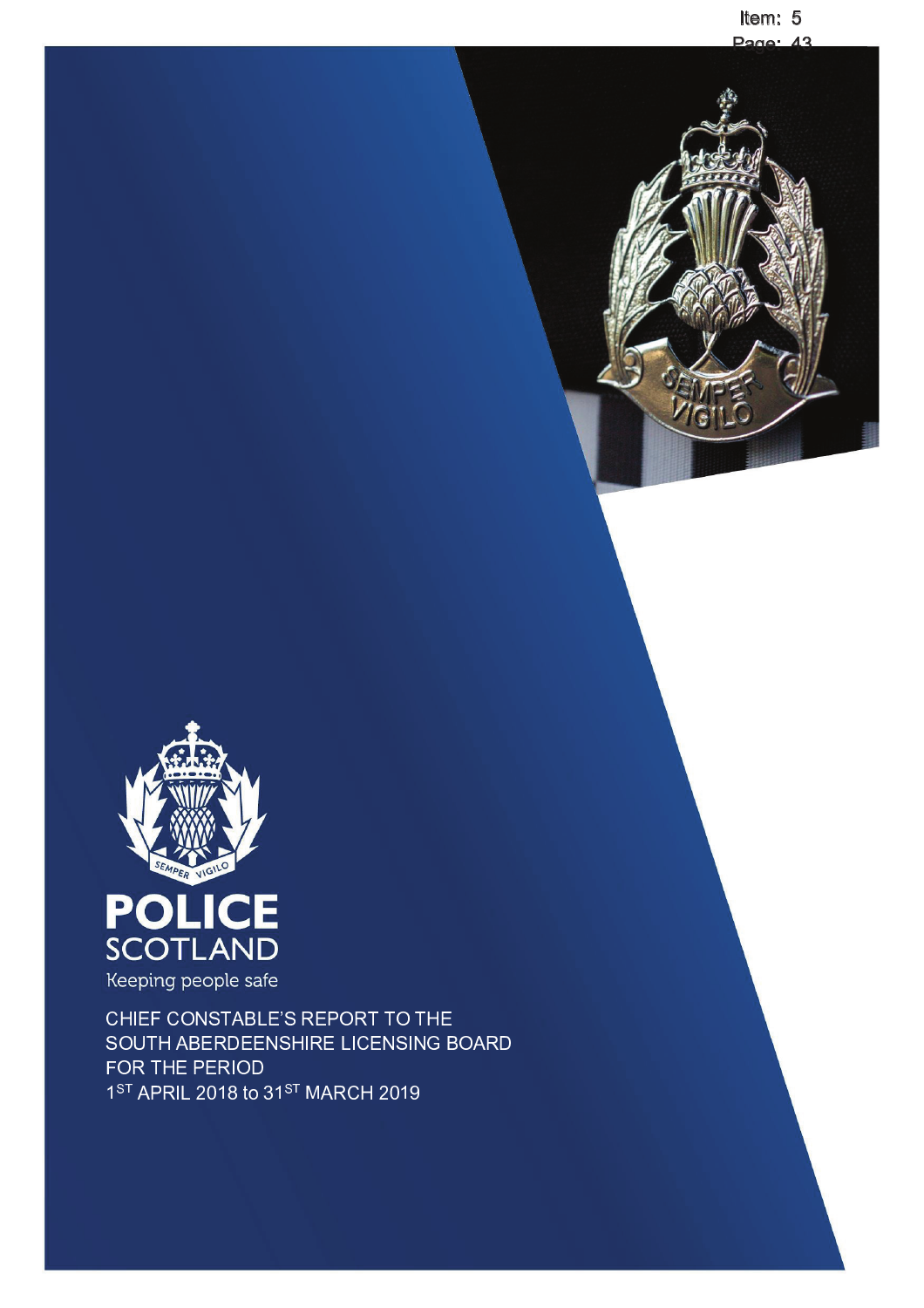## **Foreword**

J <sup>K</sup> <sup>L</sup> <sup>M</sup> N <sup>O</sup> <sup>P</sup> <sup>Q</sup> <sup>O</sup> <sup>L</sup> <sup>R</sup> <sup>O</sup> <sup>S</sup> <sup>K</sup> <sup>T</sup> <sup>U</sup> O <sup>S</sup> <sup>P</sup> <sup>V</sup> <sup>R</sup> <sup>O</sup> <sup>K</sup> <sup>W</sup> <sup>T</sup> <sup>R</sup> <sup>W</sup> <sup>N</sup> <sup>M</sup> X <sup>O</sup> <sup>K</sup> <sup>Y</sup> <sup>O</sup> <sup>Z</sup> [ [ <sup>V</sup> <sup>S</sup> <sup>U</sup> \ <sup>M</sup> ] <sup>O</sup> [ <sup>P</sup> <sup>M</sup> [ <sup>L</sup> ^ <sup>O</sup> <sup>T</sup> <sup>W</sup> <sup>R</sup> <sup>K</sup> \_ <sup>W</sup> <sup>R</sup> ` <sup>a</sup> <sup>b</sup> <sup>c</sup> <sup>d</sup> <sup>b</sup> <sup>e</sup> <sup>f</sup> <sup>M</sup> [ S ] ] <sup>W</sup> <sup>R</sup> <sup>X</sup> <sup>S</sup> [ ] <sup>O</sup> <sup>g</sup> <sup>M</sup> K <sup>Y</sup> <sup>h</sup> <sup>O</sup> ] <sup>K</sup> <sup>M</sup> W [ <sup>b</sup> ` <sup>i</sup> <sup>Z</sup> <sup>j</sup> \ <sup>M</sup> ] <sup>O</sup> [ <sup>P</sup> <sup>M</sup> [ <sup>L</sup> <sup>i</sup> <sup>h</sup> ] <sup>W</sup> <sup>K</sup> <sup>U</sup> S [ <sup>X</sup> <sup>j</sup> <sup>Z</sup> ] <sup>K</sup> ` <sup>a</sup> <sup>a</sup> <sup>k</sup> <sup>l</sup> <sup>m</sup> <sup>V</sup> <sup>R</sup> <sup>M</sup> [ <sup>L</sup> <sup>K</sup> <sup>Y</sup> <sup>M</sup> P <sup>n</sup> <sup>O</sup> <sup>S</sup> <sup>R</sup> <sup>K</sup> <sup>Y</sup> <sup>O</sup> o M a R M ( M  $\sim$  2 U g S P M  $\sim$  2 U  $\sim$  2 U  $\sim$  2 U  $\sim$  2 U  $\sim$  0 U  $\sim$  0 U  $\sim$  0 U  $\sim$  0 U  $\sim$  0 U  $\sim$  0 U  $\sim$  0 U  $\sim$  0 U  $\sim$  0 U  $\sim$  0 U  $\sim$  0 U  $\sim$  0 U  $\sim$  0 U  $\sim$  0 U  $\sim$  0 U  $\sim$  0 U  $\sim$  0 U  $\$ K Y O t N S U V S K M W P W R N W W W V T K W S P P O P O P P P O P P O P P U S K W E O L M P U O L M P U S K

r <sup>W</sup> <sup>R</sup> <sup>s</sup> <sup>M</sup> [ <sup>L</sup> <sup>M</sup> [ <sup>T</sup> <sup>S</sup> <sup>R</sup> <sup>K</sup> [ <sup>O</sup> <sup>R</sup> <sup>P</sup> <sup>Y</sup> <sup>M</sup> <sup>T</sup> <sup>M</sup> P <sup>s</sup> <sup>O</sup> <sup>n</sup> <sup>K</sup> <sup>W</sup> <sup>O</sup> \_ \_ <sup>O</sup> ] <sup>K</sup> <sup>M</sup> N <sup>O</sup> <sup>R</sup> <sup>O</sup> <sup>L</sup> <sup>V</sup> <sup>U</sup> S <sup>K</sup> <sup>M</sup> W [ <sup>M</sup> [ <sup>U</sup> <sup>M</sup> v <sup>V</sup> <sup>W</sup> <sup>R</sup> <sup>U</sup> <sup>M</sup> ] <sup>O</sup> [ <sup>P</sup> <sup>M</sup> [ <sup>L</sup> <sup>l</sup> <sup>q</sup> <sup>W</sup> <sup>U</sup> <sup>M</sup> ] <sup>O</sup> h A K U S A M ( P ) W K W A K W G W R s M ( W W R S W P O W P O U N G W P O W W R P M E W D W P M [ K Y O W ] S Z <sup>V</sup> <sup>K</sup> <sup>Y</sup> <sup>W</sup> <sup>R</sup> <sup>M</sup> K <sup>M</sup> O <sup>P</sup> <sup>S</sup> ] <sup>R</sup> <sup>W</sup> <sup>P</sup> <sup>P</sup> <sup>h</sup> ] <sup>W</sup> <sup>K</sup> <sup>U</sup> S [ <sup>X</sup> <sup>K</sup> <sup>W</sup> <sup>O</sup> [ <sup>P</sup> <sup>V</sup> <sup>R</sup> <sup>O</sup> <sup>S</sup> \_ <sup>S</sup> <sup>M</sup> <sup>R</sup> <sup>S</sup> [ <sup>X</sup> ] <sup>W</sup> [ <sup>P</sup> <sup>M</sup> P <sup>K</sup> <sup>O</sup> [ <sup>K</sup> <sup>S</sup> <sup>T</sup> <sup>T</sup> <sup>R</sup> <sup>W</sup> <sup>S</sup> ] <sup>Y</sup> <sup>l</sup> <sup>q</sup> <sup>R</sup> <sup>O</sup> <sup>N</sup> <sup>O</sup> [ <sup>K</sup> <sup>M</sup> [ <sup>L</sup> S <sup>U</sup> ] <sup>W</sup> <sup>Y</sup> <sup>W</sup> <sup>U</sup> \_ <sup>V</sup> <sup>O</sup> <sup>U</sup> <sup>U</sup> O <sup>X</sup> <sup>N</sup> <sup>M</sup> W <sup>U</sup> O [ ] <sup>O</sup> <sup>f</sup> <sup>X</sup> <sup>M</sup> P <sup>W</sup> <sup>R</sup> <sup>X</sup> <sup>O</sup> <sup>R</sup> <sup>S</sup> [ <sup>X</sup> <sup>S</sup> [ <sup>K</sup> <sup>M</sup> P <sup>W</sup> ] <sup>M</sup> S <sup>U</sup> <sup>x</sup> <sup>O</sup> <sup>Y</sup> <sup>S</sup> <sup>N</sup> <sup>M</sup> W <sup>V</sup> <sup>R</sup> <sup>M</sup> P <sup>S</sup> <sup>T</sup> <sup>R</sup> <sup>M</sup> W <sup>R</sup> <sup>M</sup> K <sup>n</sup> <sup>S</sup> [ <sup>X</sup> <sup>J</sup> <sup>x</sup> <sup>O</sup> <sup>U</sup> <sup>M</sup> O <sup>N</sup> <sup>O</sup> K Y S K G W S A G W R S A N O O O S R U N O O S R U N O O O A R N O O O O O O S R U N O O O D O D O D O L O D K W K Y M P LAND AND RESIDENCE

J G W S O K W S G U O X L O X L O X L O G S ( N S ) K M N O U W N O U W N O R P Y M T P K Y G W N M T P K T R W ] <sup>W</sup> [ <sup>K</sup> <sup>M</sup> [ <sup>V</sup> <sup>O</sup> <sup>X</sup> <sup>P</sup> <sup>V</sup> <sup>T</sup> <sup>T</sup> <sup>W</sup> <sup>R</sup> <sup>K</sup> <sup>f</sup> <sup>O</sup> [ <sup>S</sup> <sup>x</sup> <sup>U</sup> <sup>M</sup> [ <sup>L</sup> <sup>q</sup> <sup>W</sup> <sup>U</sup> <sup>M</sup> ] <sup>O</sup> <sup>h</sup> ] <sup>W</sup> <sup>K</sup> <sup>U</sup> S [ <sup>X</sup> <sup>S</sup> [ <sup>X</sup> <sup>T</sup> <sup>S</sup> <sup>R</sup> <sup>K</sup> [ <sup>O</sup> <sup>R</sup> <sup>P</sup> <sup>K</sup> <sup>W</sup> <sup>X</sup> <sup>R</sup> <sup>M</sup> N <sup>O</sup> <sup>M</sup> <sup>Q</sup> <sup>T</sup> <sup>R</sup> <sup>W</sup> <sup>N</sup> <sup>O</sup> <sup>Q</sup> <sup>O</sup> [ <sup>K</sup> <sup>M</sup> [ U <sup>M</sup> ] <sup>O</sup> [ <sup>P</sup> <sup>M</sup> [ <sup>L</sup> <sup>l</sup> <sup>J</sup> <sup>g</sup> <sup>M</sup> <sup>U</sup> <sup>U</sup> <sup>O</sup> [ <sup>P</sup> <sup>V</sup> <sup>R</sup> <sup>O</sup> <sup>K</sup> <sup>Y</sup> <sup>S</sup> <sup>K</sup> <sup>S</sup> <sup>U</sup> <sup>U</sup> <sup>W</sup> \_ \_ <sup>M</sup> ] <sup>O</sup> <sup>R</sup> <sup>P</sup> <sup>S</sup> [ <sup>X</sup> <sup>P</sup> <sup>K</sup> <sup>S</sup> \_ \_ ] <sup>W</sup> [ <sup>K</sup> <sup>M</sup> [ <sup>V</sup> <sup>O</sup> <sup>K</sup> <sup>W</sup> <sup>R</sup> <sup>O</sup> ] <sup>W</sup> <sup>L</sup> [ <sup>M</sup> P <sup>O</sup> <sup>K</sup> <sup>Y</sup> <sup>O</sup> <sup>M</sup> <sup>Q</sup> <sup>T</sup> <sup>W</sup> <sup>R</sup> <sup>K</sup> <sup>S</sup> [ ] <sup>O</sup> W R s M ( ) U n g W R s M ( ) U W R f M ( ) U V X M ( ) U V X M ( ) O [ P O F O F O F O f K W M Q T R W N O F R U <sup>M</sup> ] <sup>O</sup> [ <sup>P</sup> <sup>M</sup> [ <sup>L</sup> <sup>P</sup> <sup>K</sup> <sup>S</sup> [ <sup>X</sup> <sup>S</sup> <sup>R</sup> <sup>X</sup> <sup>P</sup> [ <sup>S</sup> <sup>K</sup> <sup>M</sup> W [ <sup>S</sup> <sup>U</sup> <sup>U</sup> n <sup>V</sup> <sup>K</sup> <sup>M</sup> <sup>U</sup> <sup>M</sup> P <sup>M</sup> [ <sup>L</sup> <sup>K</sup> <sup>Y</sup> <sup>O</sup> <sup>R</sup> <sup>S</sup> [ <sup>L</sup> <sup>O</sup> <sup>W</sup> \_ <sup>W</sup> <sup>T</sup> <sup>K</sup> <sup>M</sup> W [ <sup>P</sup> <sup>S</sup> <sup>N</sup> <sup>S</sup> <sup>M</sup> <sup>U</sup> <sup>S</sup> <sup>x</sup> <sup>U</sup> O <sup>K</sup> <sup>W</sup> <sup>K</sup> <sup>Y</sup> <sup>O</sup> <sup>Q</sup> <sup>l</sup>

J <sup>S</sup> <sup>Q</sup> ] <sup>W</sup> [ \_ <sup>M</sup> X <sup>O</sup> [ <sup>K</sup> <sup>K</sup> <sup>Y</sup> <sup>S</sup> <sup>K</sup> <sup>K</sup> <sup>Y</sup> <sup>R</sup> <sup>W</sup> <sup>V</sup> <sup>L</sup> <sup>Y</sup> <sup>P</sup> <sup>K</sup> <sup>R</sup> <sup>W</sup> [ <sup>L</sup> <sup>T</sup> <sup>S</sup> <sup>R</sup> <sup>K</sup> [ <sup>O</sup> <sup>R</sup> <sup>P</sup> <sup>Y</sup> <sup>M</sup> <sup>T</sup> <sup>P</sup> <sup>S</sup> [ <sup>X</sup> ] <sup>W</sup> <sup>U</sup> <sup>U</sup> S <sup>x</sup> <sup>W</sup> <sup>R</sup> <sup>S</sup> <sup>K</sup> <sup>M</sup> N <sup>O</sup> <sup>g</sup> <sup>W</sup> <sup>R</sup> <sup>s</sup> <sup>M</sup> [ <sup>L</sup> <sup>f</sup> <sup>g</sup> <sup>O</sup> <sup>g</sup> <sup>M</sup> <sup>U</sup> <sup>U</sup> Q <sup>O</sup> <sup>O</sup> <sup>K</sup> <sup>S</sup> [ <sup>n</sup> ] <sup>Y</sup> <sup>S</sup> <sup>U</sup> <sup>U</sup> O [ <sup>L</sup> <sup>O</sup> <sup>P</sup> <sup>K</sup> <sup>Y</sup> <sup>S</sup> <sup>K</sup> <sup>Q</sup> <sup>S</sup> <sup>n</sup> <sup>S</sup> <sup>R</sup> <sup>M</sup> P <sup>O</sup> <sup>S</sup> [ <sup>X</sup> <sup>g</sup> <sup>M</sup> <sup>U</sup> <sup>U</sup> ] <sup>W</sup> [ <sup>K</sup> <sup>M</sup> [ <sup>V</sup> <sup>O</sup> <sup>K</sup> <sup>W</sup> <sup>M</sup> <sup>Q</sup> <sup>T</sup> <sup>R</sup> <sup>W</sup> <sup>N</sup> <sup>O</sup> <sup>U</sup> <sup>M</sup> ] <sup>O</sup> [ <sup>P</sup> <sup>M</sup> [ <sup>L</sup> <sup>P</sup> <sup>K</sup> <sup>S</sup> [ <sup>X</sup> <sup>S</sup> <sup>R</sup> <sup>X</sup> <sup>P</sup>  $\mathcal{L} = \{ \mathcal{L} \mid \mathcal{L} \in \mathcal{L} \}$  where  $\mathcal{L} = \{ \mathcal{L} \mid \mathcal{L} \in \mathcal{L} \}$  we have the set of  $\mathcal{L} = \{ \mathcal{L} \mid \mathcal{L} \in \mathcal{L} \}$ 

o R J S M  $\sim$  100  $\mu$  m  $\sim$  100  $\mu$  m  $\sim$  100  $\mu$ When you want to be a set of the set of the set of the set of the set of the set of the set of the set of the q w U M and O M  $\sim$  0.000 m  $\sim$  0.000 m  $\sim$  0.000 m  $\sim$  0.000 m  $\sim$  0.000 m  $\sim$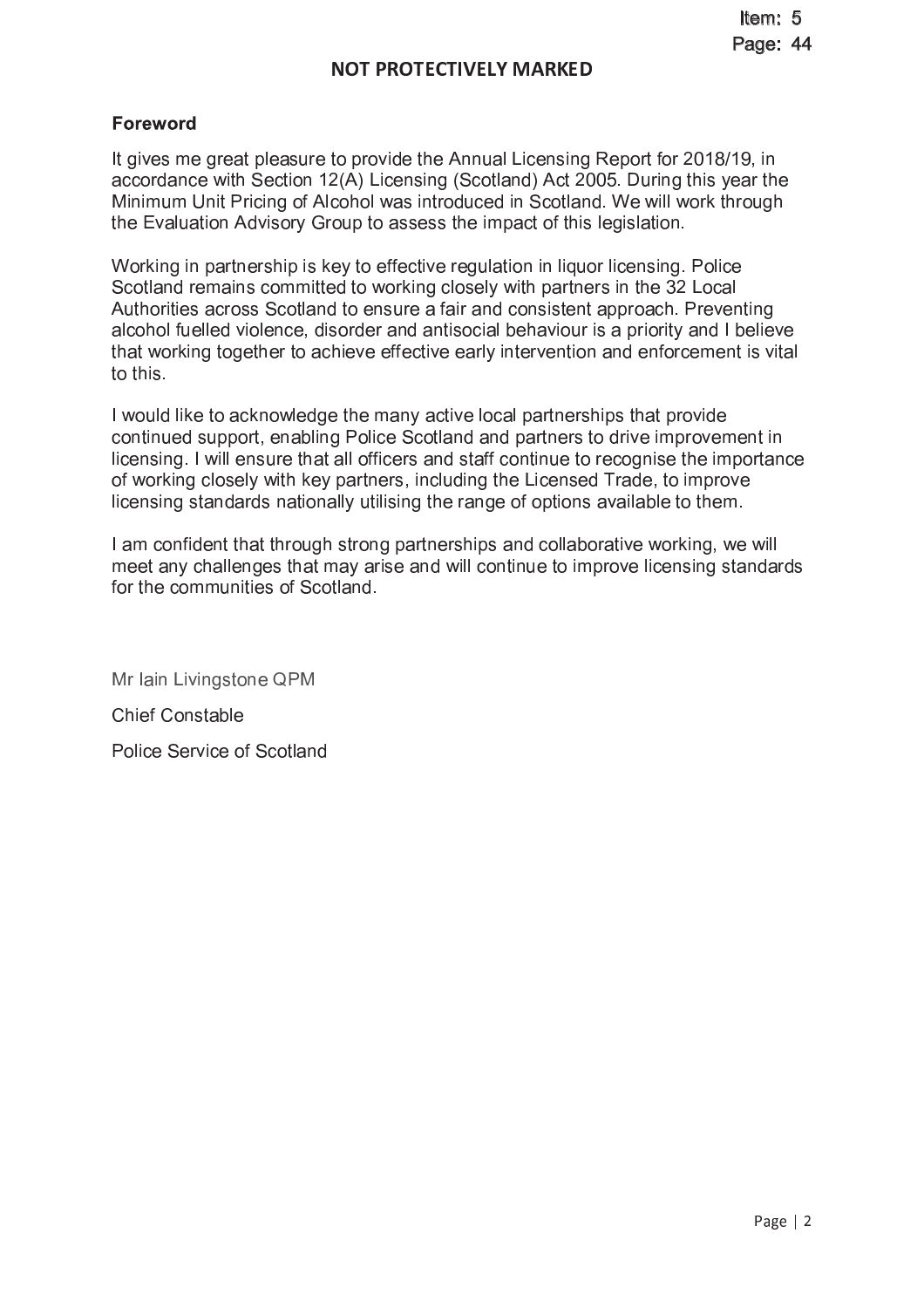### **Police Scotland Licensing Overview**

The Violence Prevention and Licensing Co-ordination Unit (VPLCU) sits within Safer Communities based at Dalmarnock Police Station, Glasgow.

The VPLCU upholds the two tier structure for licensing which supports both national and local priorities through service delivery. They have overall responsibility for determining and delivering national licensing strategy and policy, by providing advice, guidance and support to divisional licensing teams as well as undertaking other specialist functions.

The Violence Prevention and Licensing Co-ordination Unit is a specialist department which consists of a small team of officers, based in Glasgow. The officers within the unit work with divisional licensing teams and partner agencies to help shape policy and strategy around the police licensing function. They provide practical and tactical advice to police licensing practitioners, operational officers, supervisors and policing commanders.

The VPLCU seek to ensure that legislation governing the sale and supply of alcohol is applied consistently across the country and all opportunities are taken to stop the illegal or irresponsible sale, supply or consumption of alcohol with the intention of preventing and reducing crime and disorder.

During 2018/2019, from a licensing perspective, our particular focus will be on the following;

- Scrutiny of the serious incidents of violence, disorder and antisocial behaviour linked to licensed premises.
- Continuous professional development training and quidance for staff to harmonise licensing practice across the country.
- Working closely with statutory partners within a National Licensing Trade Forum to identify licensing related issues and prevent/reduce associated crimes.
- Governance and ongoing development of the National ICT Licensing System, known as "Inn Keeper", to increase the efficiency and effectiveness of liquor and civic licensing administration and management.
- The implementation and ongoing development of the Licensing Admin tool  $\bullet$ provides divisional licensing officers with a single ICT product negating the need to research police systems independently. Through accurate recording, the licensing admin tool assists Police Scotland in deploying our resources to the right places and the right time to keep people safe.

Each of the 13 Local Policing Divisions have a licensing team responsible for the day to day management of licensing administration, complying with statutory requirements as well as addressing any issues that may arise within licensed premises in their local area.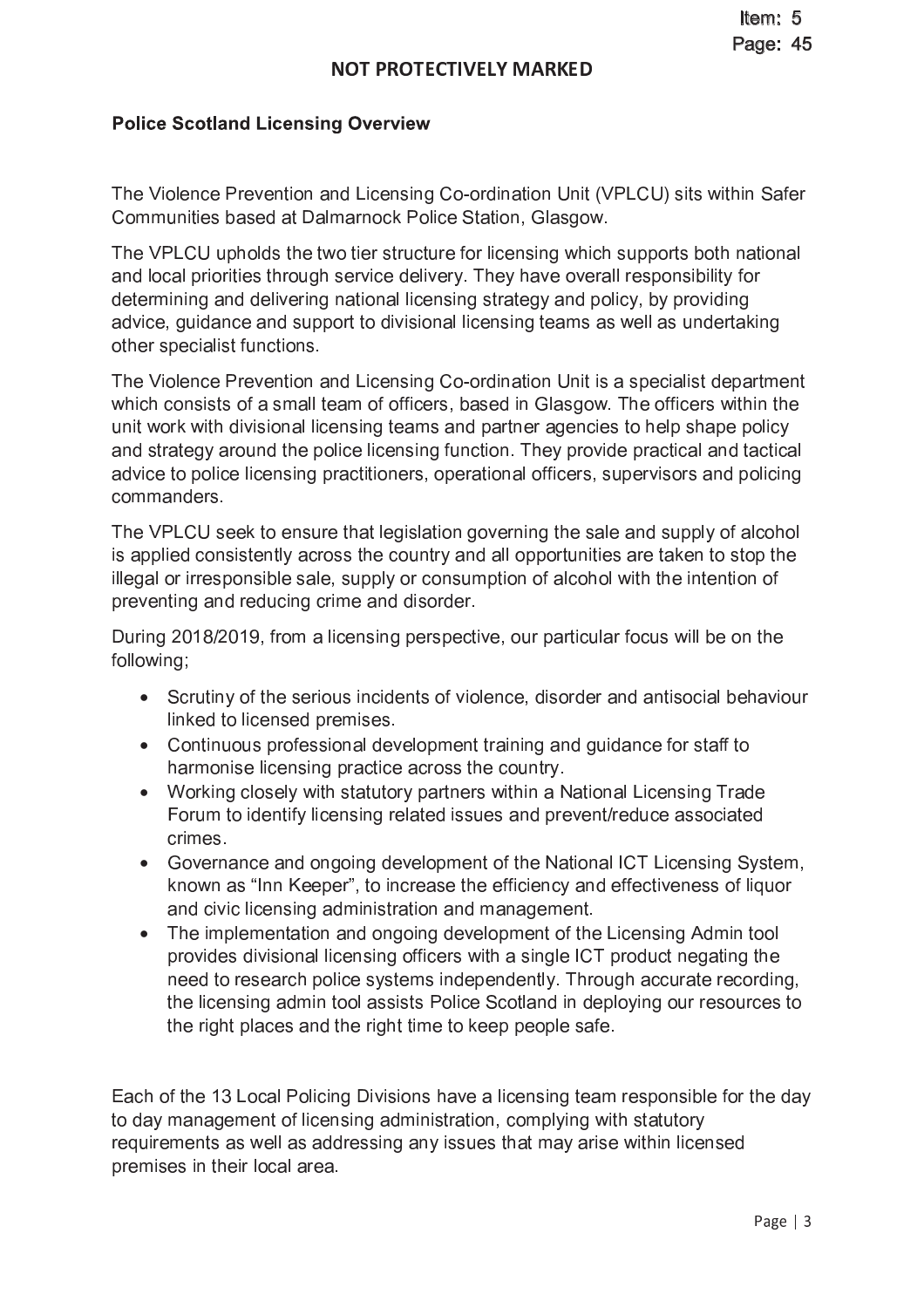## **LICENSING BOARD AREA**

The South Aberdeenshire Licensing Board area is policed by North East Division.

Chief Superintendent Campbell Thomson is the Local Police Commander who has the responsibility for all day-to-day policing functions.

#### **Local Policing Priorities**

Following our public consultation process, the policing priorities for North East Division, as set out in our Local Policing Plans are as follows:

- Antisocial Behaviour, Violence and Disorder;
- Road Safety and Road Crime;
- Acquisitive Crime;
- Protecting People at Risk of Harm;
- Serious Organised Crime;
- Counter Terrorism and Domestic Extremism.

### **OPERATION OF THE LICENSING (SCOTLAND) ACT 2005**

The North East Division Team is located across the division in Aberdeen, Inverurie, Stonehaven and Elgin. All staff have a division wide remit and a working knowledge of all areas covered

The North East Division Licensing Team, supported by Community Policing Officers, has promoted the Police Service of Scotland's force priorities alongside the five licensing objectives, the overarching principles and aims of the Licensing (Scotland) Act 2005.

In the reporting period, as statutory consultees, the team responded to the Board regarding 422 applications for occasional licences or extended hours, 10 premises or provisional premises applications, 116 personal licence holder applications and 27 premises variations or premises licence transfer applications.

Where any query arises from any such application, a member of the team will attempt to discuss the application with the applicant to ensure that responses to the Board by means of representation or objections are considered, reasonable and proportionate.

The team enjoys a strong working relationship with the Local Authority Licensing Standards Officers. Both teams meet on a regular basis to share information and regularly conduct joint visits to licensed premises, on both a pro-active and reactive basis.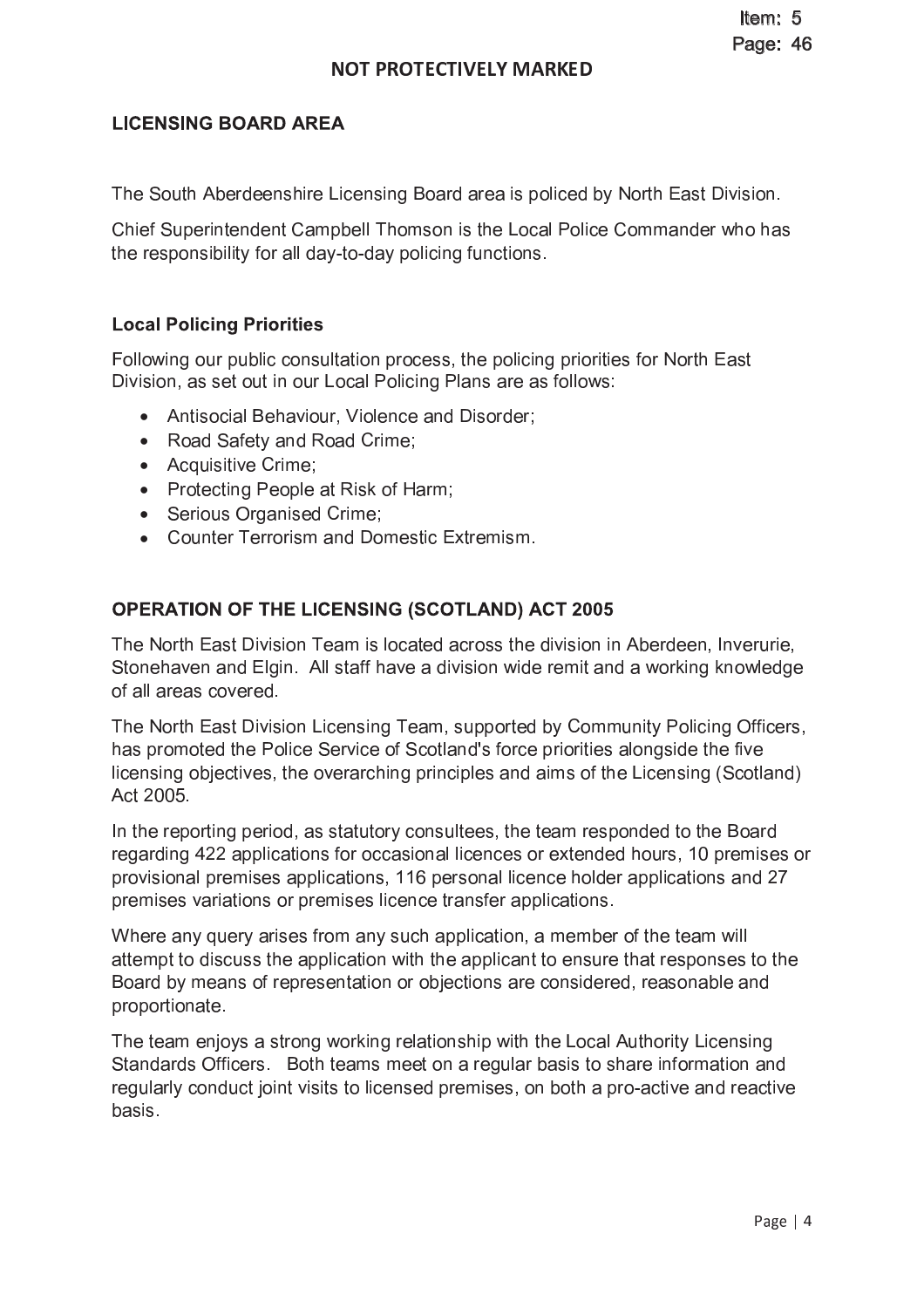# J <sup>K</sup> <sup>L</sup> <sup>M</sup> <sup>N</sup> <sup>K</sup> <sup>L</sup> <sup>O</sup> <sup>P</sup> <sup>L</sup> <sup>Q</sup> <sup>R</sup> <sup>O</sup> <sup>S</sup> <sup>T</sup> <sup>U</sup> <sup>V</sup> <sup>N</sup> <sup>W</sup> <sup>O</sup> <sup>X</sup>

\_ ` <sup>a</sup> <sup>b</sup> <sup>c</sup> <sup>d</sup> <sup>e</sup> ` <sup>f</sup> <sup>g</sup> <sup>h</sup> <sup>e</sup> <sup>i</sup> <sup>j</sup> k <sup>j</sup> h <sup>j</sup> c <sup>l</sup> <sup>m</sup> <sup>j</sup> n <sup>a</sup> <sup>l</sup> <sup>h</sup> <sup>j</sup> <sup>l</sup> <sup>o</sup> \_ <sup>a</sup> <sup>g</sup> <sup>p</sup> <sup>j</sup> h <sup>d</sup> <sup>a</sup> <sup>q</sup> <sup>d</sup> <sup>a</sup> <sup>h</sup> <sup>a</sup> <sup>l</sup> <sup>e</sup> <sup>a</sup> <sup>r</sup> <sup>c</sup> <sup>l</sup> <sup>e</sup> ` <sup>a</sup> <sup>s</sup> <sup>t</sup> <sup>a</sup> <sup>d</sup> <sup>r</sup> <sup>a</sup> <sup>a</sup> <sup>l</sup> <sup>h</sup> ` <sup>j</sup> <sup>d</sup> <sup>a</sup> <sup>m</sup> <sup>c</sup> <sup>n</sup> <sup>g</sup> <sup>u</sup> m j l o v c d g l r x c d y h j r a e a c u u c u u c u c u c w q h g l o o d c w q l r c d o g l j h g e j e  ${\bf r}$  is a unit contribution of the unit of the distribution of the set of the set of the set of the set of the set of the set of the set of the set of the set of the set of the set of the set of the set of the set of th

- · <sup>~</sup> c p w l j e l a d e l a d e l a d e l a d e l a d e l a d e l a d e l a d e l a d e l a d e l a d e l a d h è
- Local Pubwatch initiatives
- Local Security Industry companies
- Alcohol and Drugs Partnership

a k j l o j l o j l o j l a n e a r a r e a r e c a r e c g d a r q d a p j h g d a g d e c g d e c z c w d r e c r g i l a h j l a h j l a h j l a h h j l a h j l a h j l a h j l a h j l a h j l a h j l a h j l a h j l

c p w l j a r c u j n a d a a l n a d a a l n a l n a r g o a r a r a n e a r a r e c d c w e j l a u i l a u u j n a l h a r q d a p j h a h a g d a g d a g d a g d a g d a g d a g d a g d a g d a g d a g d a g d a g d

j e j l o g a d j l o g a d a d a d a d a d a d a n e j e j h j h j h j e h j e c u j n a l h a r q d a p j h x <sup>j</sup> e ` <sup>j</sup> <sup>l</sup> <sup>c</sup> <sup>w</sup> <sup>e</sup> ` <sup>s</sup> <sup>t</sup> <sup>a</sup> <sup>d</sup> <sup>r</sup> <sup>a</sup> <sup>a</sup> <sup>l</sup> <sup>h</sup> ` <sup>j</sup> <sup>d</sup> <sup>a</sup> <sup>d</sup> <sup>a</sup> <sup>n</sup> <sup>c</sup> <sup>d</sup> <sup>r</sup> <sup>a</sup> <sup>r</sup>

s l c c g e a l r h g l j l n j l n j l n j l g u j l g u j l g u j n a r a r q d a p j h a h j h a n e a r e a h w t p j h a d a q a d a d a d a a g e g d a d a d a g d e j n g d e j n w u g d u g d u g d u g d e j l n j r j <sup>l</sup> <sup>k</sup> <sup>c</sup> <sup>u</sup> k <sup>a</sup> <sup>h</sup> <sup>k</sup> <sup>j</sup> c <sup>u</sup> a <sup>l</sup> <sup>n</sup> <sup>a</sup> <sup>r</sup> <sup>j</sup> h <sup>c</sup> <sup>d</sup> <sup>r</sup> <sup>a</sup> <sup>d</sup> <sup>g</sup> <sup>l</sup> <sup>e</sup> <sup>j</sup> <sup>h</sup> <sup>c</sup> <sup>n</sup> <sup>j</sup> g <sup>u</sup> <sup>t</sup> <sup>a</sup> ` <sup>g</sup> <sup>k</sup> <sup>j</sup> c <sup>w</sup> <sup>d</sup> <sup>r</sup> <sup>d</sup> <sup>w</sup> <sup>l</sup> <sup>y</sup> <sup>a</sup> <sup>l</sup> <sup>l</sup> <sup>a</sup> <sup>h</sup> <sup>h</sup> <sup>r</sup> <sup>d</sup> <sup>w</sup> <sup>o</sup> <sup>p</sup> <sup>j</sup> h <sup>w</sup> <sup>h</sup> <sup>a</sup> w l r a g o a g n a h c a h j l o u a d a d a d a d e j d e j c l c d g l c e e a d p g e e a d e e a d e p j o j p g n e c l q w t u j n h g z a e l q w t u j n h g z a e l g z a e l g z a e l g z a e l g z a e l g z a e

j e j l o d a d j c r a d a d a d a d a x a d a d a c a d a n j l n j l n j l a n c d r a r a r a l l l l a a h <sup>|</sup> <sup>h</sup> <sup>e</sup> <sup>a</sup> <sup>p</sup> <sup>x</sup> ` <sup>j</sup> n ` <sup>j</sup> h <sup>n</sup> ¡ ¢

\_ ` <sup>j</sup> h <sup>h</sup> <sup>w</sup> <sup>q</sup> <sup>q</sup> <sup>c</sup> <sup>d</sup> <sup>e</sup> <sup>h</sup> <sup>e</sup> ` <sup>a</sup> <sup>k</sup> <sup>j</sup> a <sup>x</sup> <sup>e</sup> ` <sup>g</sup> <sup>e</sup> <sup>c</sup> <sup>u</sup> <sup>j</sup> n <sup>a</sup> <sup>g</sup> <sup>l</sup> <sup>r</sup> <sup>u</sup> <sup>j</sup> n <sup>a</sup> <sup>l</sup> <sup>h</sup> <sup>a</sup> <sup>r</sup> <sup>e</sup> <sup>d</sup> <sup>g</sup> <sup>r</sup> <sup>a</sup> <sup>n</sup> <sup>c</sup> <sup>l</sup> <sup>e</sup> <sup>j</sup> <sup>l</sup> <sup>w</sup> <sup>a</sup> <sup>e</sup> <sup>c</sup> <sup>p</sup> <sup>g</sup> <sup>j</sup> <sup>l</sup> <sup>e</sup> <sup>g</sup> <sup>j</sup> <sup>l</sup> <sup>g</sup> <sup>o</sup> <sup>c</sup> <sup>c</sup> <sup>r</sup> x c d a u g l r a u g l r a d a c o a e c o a d a r w n a r w d a n w d d a n w d a l n a d a h n g u g e j c l j <sup>l</sup> <sup>n</sup> <sup>j</sup> r <sup>a</sup> <sup>l</sup> <sup>e</sup> <sup>h</sup>

s l e a d a l e g u j l e j d c n a h g u u c d a h a r a h w a h w a h e c t a g r r d a r a r a r a r a r a a z a n e j h e g o a u g o a g o a g u c a u a u a u a u a u a u a d g n e j l e a d n e j n e j l k c u k a g r j h j c l t a c a a l e a g l r e g l r e g l r e g d a p j h a h p g l g o a p a l r e g l r x d u j n a l i c u r a l o a u c a u a l e z d c p a l e z a d a d a c e s t a d r a l h a l h a l h a u j n a r e d a r e

d a p j h a r a r a r a r a r a r a r a r a d g e e a l e g j r e j l o q g j r e g j r e c g j r e l n j l n c n w d j l o e a d a d a d a d a d a d a d a d a l n e j e g h y a r a r a r a r a r a r a r a r a k j h j e e c'hoariezh ar an daou ar an daou ar an daou ar c'hoariezh ar c'hoariezh ar c'hoariezh ar c'hoariezh ar a

¦ <sup>c</sup> <sup>x</sup> <sup>a</sup> <sup>k</sup> <sup>a</sup> <sup>d</sup> <sup>x</sup> ` <sup>a</sup> <sup>d</sup> <sup>a</sup> <sup>l</sup> <sup>a</sup> <sup>n</sup> <sup>a</sup> <sup>h</sup> <sup>h</sup> <sup>g</sup> <sup>d</sup> <sup>|</sup> <sup>e</sup> ` <sup>a</sup> <sup>h</sup> <sup>e</sup> <sup>g</sup> <sup>o</sup> <sup>a</sup> <sup>r</sup> <sup>q</sup> <sup>d</sup> <sup>c</sup> <sup>n</sup> <sup>a</sup> <sup>h</sup> <sup>h</sup> <sup>g</sup> <sup>u</sup> <sup>u</sup> c <sup>x</sup> <sup>h</sup> <sup>z</sup> <sup>c</sup> <sup>d</sup> <sup>p</sup> <sup>c</sup> <sup>d</sup> <sup>a</sup> <sup>z</sup> <sup>c</sup> <sup>d</sup> <sup>p</sup> <sup>g</sup> <sup>u</sup> <sup>j</sup> <sup>l</sup> <sup>e</sup> <sup>a</sup> <sup>d</sup> <sup>k</sup> <sup>a</sup> <sup>l</sup> <sup>e</sup> <sup>j</sup> c <sup>l</sup> e c d a p j h a h a h a d a e a d a r a r a r a r a c d e j a g h t a l j r a l j r a l j a r a r a r a p j h a u j n a d a d a g l r e a g d a p j h a h p g l g o a p a l e p a g h g h y a r e c g e a l r g e a l r g p a x j e c u j n a n a d l h x j u t a r j h n w h a r j h a r i j h a r j h a r j l k c u k a r j l k a r j l k s n e j l o q w e j l q u g n a g h c l g d a g h c l g t u a e j p a h n g u a c d n c d n c d n c d n c l d p c h e n c g l g o d a r a r a r a r a r a g n e j h d a h d a h d a d g j l o c z h e g j l o c z n c n c k e i a j d d a h j d a h j d a h j l o e j a h j l o e c w l r a d o a c w l e c d j l e c d j l e c u a r a d ` <sup>g</sup> <sup>u</sup> <sup>u</sup> a <sup>l</sup> <sup>o</sup> <sup>a</sup> § ¤ <sup>g</sup> <sup>l</sup> <sup>r</sup> <sup>e</sup> ` <sup>a</sup> <sup>o</sup> <sup>a</sup> <sup>l</sup> <sup>a</sup> <sup>d</sup> <sup>g</sup> <sup>u</sup> <sup>e</sup> <sup>a</sup> <sup>d</sup> <sup>p</sup> <sup>h</sup> <sup>g</sup> <sup>l</sup> <sup>r</sup> <sup>n</sup> <sup>c</sup> <sup>l</sup> <sup>r</sup> <sup>j</sup> e <sup>j</sup> c <sup>l</sup> <sup>h</sup> <sup>c</sup> <sup>z</sup> <sup>e</sup> ` <sup>a</sup> <sup>u</sup> <sup>j</sup> n <sup>a</sup> <sup>l</sup> <sup>n</sup> <sup>a</sup> ` <sup>a</sup> <sup>u</sup> r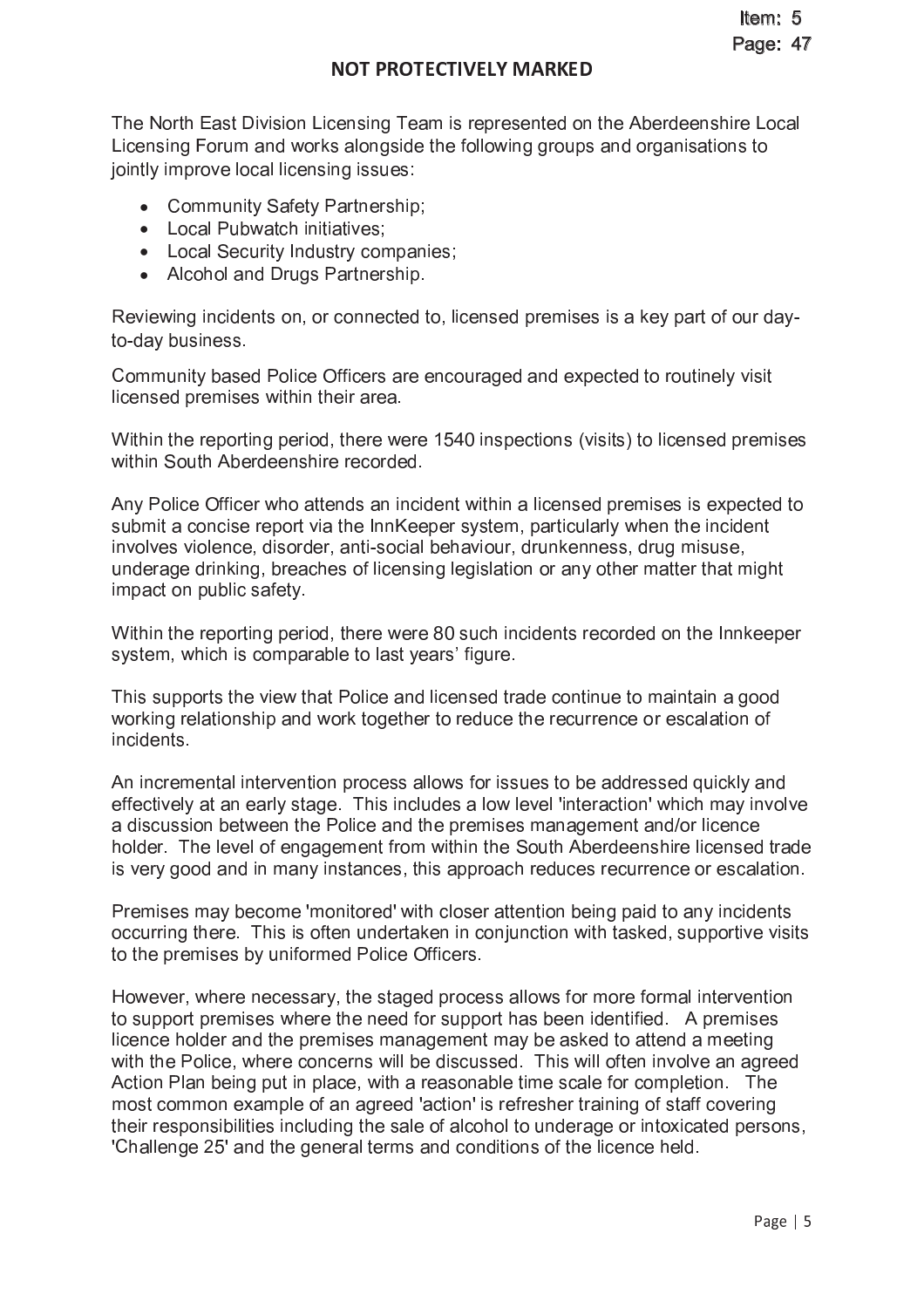## ³ ´ <sup>µ</sup> ¶ · ´ <sup>µ</sup> ¸ <sup>¹</sup> <sup>µ</sup> <sup>º</sup> » ¸ <sup>¼</sup> <sup>½</sup> <sup>¾</sup> ¿ · <sup>À</sup> ¸ <sup>Á</sup>

È <sup>É</sup> <sup>Ê</sup> <sup>Ë</sup> <sup>Ì</sup> Í <sup>Î</sup> <sup>É</sup> <sup>Ï</sup> <sup>Ð</sup> <sup>Ñ</sup> <sup>Î</sup> <sup>Ï</sup> <sup>Ò</sup> <sup>Ó</sup> <sup>Ï</sup> <sup>Ñ</sup> <sup>Î</sup> <sup>Ð</sup> Ê <sup>Ñ</sup> <sup>Ô</sup> <sup>Î</sup> <sup>Õ</sup> <sup>Ö</sup> <sup>Ï</sup> <sup>Ñ</sup> <sup>Ê</sup> <sup>Î</sup> <sup>×</sup> <sup>Ò</sup> <sup>Ð</sup> <sup>Ñ</sup> <sup>Ö</sup> <sup>Õ</sup> <sup>×</sup> <sup>Ê</sup> <sup>Ë</sup> <sup>Î</sup> <sup>Î</sup> <sup>É</sup> <sup>Ï</sup> <sup>Ñ</sup> <sup>Ï</sup> <sup>Ø</sup> <sup>Ï</sup> <sup>Ô</sup> <sup>Ô</sup> <sup>Õ</sup> <sup>Ò</sup> <sup>Ù</sup> <sup>Ø</sup> <sup>É</sup> <sup>Õ</sup> <sup>Ñ</sup> <sup>Ö</sup> <sup>Ï</sup> <sup>Ô</sup> <sup>Ú</sup> <sup>Ê</sup> <sup>Ò</sup> <sup>×</sup> <sup>Ï</sup> Ê <sup>Î</sup> <sup>É</sup> <sup>Ï</sup> <sup>Ò</sup> <sup>Û</sup> <sup>Ð</sup> Ô <sup>Ï</sup> <sup>Ë</sup> <sup>Ñ</sup> <sup>Ô</sup> <sup>Ë</sup> <sup>Ø</sup> <sup>Ø</sup> <sup>Ï</sup> <sup>Ô</sup> <sup>Ô</sup> <sup>Ü</sup> <sup>Ë</sup> <sup>Ì</sup> <sup>Ú</sup> <sup>Î</sup> <sup>É</sup> <sup>Ï</sup> <sup>Ñ</sup> <sup>Ï</sup> <sup>Ý</sup> <sup>Î</sup> <sup>Ô</sup> <sup>Î</sup> <sup>Õ</sup> <sup>Ö</sup> <sup>Ï</sup> <sup>Ð</sup> Ô <sup>Î</sup> <sup>É</sup> <sup>Ï</sup> <sup>Ô</sup> <sup>Ë</sup> <sup>×</sup> <sup>Þ</sup> <sup>Ð</sup> Ô <sup>Ô</sup> <sup>Ð</sup> Ê <sup>Ñ</sup> <sup>Ê</sup> <sup>Ü</sup> <sup>Õ</sup> <sup>ß</sup> <sup>Ò</sup> <sup>Ï</sup> <sup>Þ</sup> <sup>Ð</sup> Ô <sup>Ï</sup> <sup>Ô</sup> <sup>Ì</sup> <sup>Ð</sup> Ø <sup>Ï</sup> <sup>Ñ</sup> <sup>Ø</sup> <sup>Ï</sup> Ò <sup>Ï</sup> <sup>Ó</sup> <sup>Ð</sup> Ï <sup>Û</sup> <sup>Õ</sup> <sup>ß</sup> <sup>ß</sup> <sup>Ì</sup> <sup>Ð</sup> Ø <sup>Õ</sup> <sup>Î</sup> <sup>Ð</sup> Ê <sup>Ñ</sup> <sup>Ü</sup> <sup>Ê</sup> <sup>Ò</sup> <sup>Î</sup> <sup>É</sup> <sup>Ï</sup> <sup>Ø</sup> <sup>Ê</sup> <sup>Ñ</sup> <sup>Ô</sup> <sup>Ð</sup> Í <sup>Ï</sup> <sup>Ò</sup> <sup>Õ</sup> <sup>Î</sup> <sup>Ð</sup> Ê <sup>Ñ</sup> <sup>Ê</sup> <sup>Ü</sup> <sup>Î</sup> <sup>É</sup> <sup>Ï</sup> <sup>à</sup> <sup>Ð</sup> Ø <sup>Ï</sup> <sup>Ñ</sup> <sup>Ô</sup> <sup>Ð</sup> <sup>Ñ</sup> <sup>Ö</sup> <sup>á</sup> <sup>Ê</sup> <sup>Õ</sup> <sup>Ò</sup> <sup>Í</sup> <sup>â</sup>

ã <sup>Ó</sup> <sup>Ï</sup> <sup>Ò</sup> <sup>Î</sup> <sup>É</sup> <sup>Ï</sup> <sup>Ò</sup> <sup>Ï</sup> <sup>ß</sup> <sup>Ê</sup> <sup>Ò</sup> <sup>Î</sup> <sup>Ð</sup> <sup>Ñ</sup> <sup>Ö</sup> <sup>ß</sup> <sup>Ï</sup> <sup>Ò</sup> <sup>Ð</sup> Ê <sup>Í</sup> <sup>Î</sup> <sup>É</sup> <sup>Ï</sup> <sup>Ò</sup> <sup>Ï</sup> <sup>É</sup> <sup>Õ</sup> <sup>Ó</sup> <sup>Ï</sup> <sup>×</sup> <sup>Ï</sup> <sup>Ï</sup> <sup>Ñ</sup> <sup>Î</sup> <sup>Û</sup> <sup>Ê</sup> <sup>Ì</sup> <sup>Ð</sup> Ø <sup>Ï</sup> <sup>Ñ</sup> <sup>Ô</sup> <sup>Ï</sup> <sup>Í</sup> <sup>ß</sup> <sup>Ò</sup> <sup>Ï</sup> <sup>Þ</sup> <sup>Ð</sup> Ô <sup>Ï</sup> <sup>Ô</sup> <sup>Ð</sup> <sup>Ñ</sup> <sup>È</sup> <sup>Ê</sup> <sup>Ë</sup> <sup>Î</sup> <sup>É</sup> ä × <sup>Ï</sup> <sup>Ò</sup> <sup>Í</sup> <sup>Ï</sup> <sup>Ï</sup> <sup>Ñ</sup> <sup>Ô</sup> <sup>É</sup> <sup>Ð</sup> <sup>Ò</sup> <sup>Ï</sup> <sup>Ô</sup> <sup>Ë</sup> <sup>×</sup> <sup>å</sup> <sup>Ï</sup> <sup>Ø</sup> <sup>Î</sup> <sup>Î</sup> <sup>Ê</sup> <sup>Õ</sup> <sup>ß</sup> <sup>Ï</sup> <sup>Ò</sup> <sup>Ð</sup> Ê <sup>Í</sup> <sup>Ê</sup> <sup>Ü</sup> <sup>Þ</sup> <sup>Ê</sup> <sup>Ñ</sup> <sup>Ð</sup> Î <sup>Ê</sup> <sup>Ò</sup> <sup>Ð</sup> <sup>Ñ</sup> <sup>Ö</sup> <sup>Ê</sup> <sup>Ò</sup> <sup>Ð</sup> <sup>Ñ</sup> <sup>Î</sup> <sup>Ï</sup> <sup>Ò</sup> <sup>Ó</sup> <sup>Ï</sup> <sup>Ñ</sup> <sup>Î</sup> <sup>Ð</sup> Ê <sup>Ñ</sup> <sup>â</sup> <sup>æ</sup> <sup>É</sup> <sup>Ï</sup> <sup>Ð</sup> Ô <sup>Ô</sup> <sup>Ë</sup> <sup>Ï</sup> <sup>Ô</sup> <sup>Î</sup> <sup>É</sup> <sup>Õ</sup> <sup>Î</sup> Û <sup>Ï</sup> <sup>Ò</sup> <sup>Ï</sup> <sup>Õ</sup> <sup>Í</sup> <sup>Í</sup> <sup>Ò</sup> <sup>Ï</sup> <sup>Ô</sup> <sup>Ô</sup> <sup>Ï</sup> <sup>Í</sup> <sup>Ò</sup> <sup>Ï</sup> <sup>Ì</sup> Õ <sup>Î</sup> <sup>Ï</sup> <sup>Í</sup> <sup>Ï</sup> <sup>Ð</sup> Î <sup>É</sup> <sup>Ï</sup> <sup>Ò</sup> <sup>Î</sup> <sup>Ê</sup> <sup>Ô</sup> <sup>Ð</sup> Ö <sup>Ñ</sup> <sup>Ð</sup> Ü <sup>Ð</sup> Ø <sup>Õ</sup> <sup>Ñ</sup> <sup>Î</sup> <sup>Ì</sup> Ù <sup>É</sup> <sup>Ð</sup> Ö <sup>É</sup> <sup>Ð</sup> <sup>Ñ</sup> <sup>Ø</sup> <sup>Ð</sup> Í <sup>Ï</sup> <sup>Ñ</sup> <sup>Ø</sup> <sup>Ï</sup> <sup>Ô</sup> <sup>Ê</sup> <sup>Ü</sup> <sup>Ó</sup> <sup>Ð</sup> Ê <sup>Ì</sup> Ï <sup>Ñ</sup> <sup>Ø</sup> <sup>Ï</sup> <sup>Ê</sup> <sup>Ñ</sup> <sup>Î</sup> <sup>É</sup> <sup>Ï</sup> ß <sup>Ò</sup> <sup>Ï</sup> <sup>Þ</sup> <sup>Ð</sup> Ô <sup>Ï</sup> <sup>Ô</sup> <sup>Ê</sup> <sup>Ò</sup> <sup>ß</sup> <sup>Ï</sup> <sup>Ò</sup> <sup>Ø</sup> <sup>Ï</sup> <sup>Ð</sup> Ó <sup>Ï</sup> <sup>Í</sup> <sup>Þ</sup> <sup>Õ</sup> <sup>Ñ</sup> <sup>Õ</sup> <sup>Ö</sup> <sup>Ï</sup> <sup>Þ</sup> <sup>Ï</sup> <sup>Ñ</sup> <sup>Î</sup> <sup>Ô</sup> <sup>É</sup> <sup>Ê</sup> <sup>Ò</sup> <sup>Î</sup> <sup>Ø</sup> <sup>Ê</sup> <sup>Þ</sup> <sup>Ð</sup> <sup>Ñ</sup> <sup>Ö</sup> <sup>Ô</sup> <sup>Ü</sup> <sup>Ê</sup> <sup>Ì</sup> <sup>Ì</sup> Ê <sup>Û</sup> <sup>Ð</sup> <sup>Ñ</sup> <sup>Ö</sup> <sup>Ô</sup> <sup>Ï</sup> <sup>Ò</sup> <sup>Ð</sup> Ê <sup>Ë</sup> <sup>Ô</sup> <sup>Ð</sup> <sup>Ñ</sup> <sup>Ø</sup> <sup>Ð</sup> Í <sup>Ï</sup> <sup>Ñ</sup> <sup>Î</sup> <sup>Ô</sup> <sup>â</sup>

ç Õ <sup>Ò</sup> <sup>Î</sup> <sup>Ñ</sup> <sup>Ï</sup> <sup>Ò</sup> <sup>Ô</sup> <sup>É</sup> <sup>Ð</sup> <sup>ß</sup> <sup>Û</sup> <sup>Ê</sup> <sup>Ò</sup> <sup>è</sup> <sup>Ð</sup> <sup>Ñ</sup> <sup>Ö</sup> <sup>×</sup> <sup>Ï</sup> <sup>Î</sup> <sup>Û</sup> <sup>Ï</sup> <sup>Ï</sup> <sup>Ñ</sup> <sup>Î</sup> <sup>É</sup> <sup>Ï</sup> <sup>ç</sup> Ê <sup>Ì</sup> <sup>Ð</sup> Ø <sup>Ï</sup> <sup>Ú</sup> <sup>Î</sup> <sup>É</sup> <sup>Ï</sup> <sup>à</sup> <sup>Ð</sup> Ø <sup>Ï</sup> <sup>Ñ</sup> <sup>Ô</sup> <sup>Ð</sup> <sup>Ñ</sup> <sup>Ö</sup> <sup>È</sup> <sup>Î</sup> <sup>Õ</sup> <sup>Ñ</sup> <sup>Í</sup> <sup>Õ</sup> <sup>Ò</sup> <sup>Í</sup> <sup>Ô</sup> <sup>ã</sup> <sup>Ü</sup> <sup>Ü</sup> <sup>Ð</sup> Ø <sup>Ï</sup> <sup>Ò</sup> <sup>Ô</sup> <sup>Õ</sup> <sup>Ñ</sup> <sup>Í</sup> <sup>Î</sup> <sup>É</sup> <sup>Ï</sup> é <sup>ê</sup> <sup>ë</sup> <sup>ì</sup> <sup>í</sup> î <sup>ë</sup> <sup>î</sup> <sup>ï</sup> <sup>í</sup> ð <sup>ë</sup> <sup>ñ</sup> <sup>ð</sup> <sup>ë</sup> <sup>ò</sup> <sup>ó</sup> <sup>ï</sup> ô <sup>ë</sup> <sup>ê</sup> <sup>î</sup> <sup>õ</sup> <sup>ñ</sup> <sup>ô</sup> <sup>é</sup> <sup>ê</sup> <sup>ë</sup> <sup>ì</sup> <sup>í</sup> î <sup>ë</sup> <sup>î</sup> <sup>ö</sup> <sup>ì</sup> <sup>õ</sup> <sup>ñ</sup> <sup>õ</sup> <sup>÷</sup> <sup>ë</sup> <sup>ì</sup> <sup>ë</sup> <sup>ñ</sup> <sup>ø</sup> <sup>ø</sup> <sup>ë</sup> <sup>õ</sup> <sup>ì</sup> <sup>î</sup> <sup>ù</sup> <sup>õ</sup> <sup>î</sup> <sup>î</sup> <sup>ú</sup> <sup>ð</sup> <sup>ð</sup> <sup>ë</sup> <sup>î</sup> <sup>î</sup> <sup>û</sup> <sup>ú</sup> <sup>ï</sup> <sup>ø</sup> <sup>ó</sup> <sup>û</sup> <sup>ú</sup> <sup>ï</sup> <sup>ï</sup> ü s er brendt efter i en en en en en en beste eller ste en help se en en en en en beste en legen. De en eller <sup>ý</sup> <sup>þ</sup> <sup>ÿ</sup> <sup>þ</sup> <sup>ÿ</sup> <sup>þ</sup> <sup>þ</sup> <sup>ý</sup> <sup>þ</sup> - <sup>þ</sup>

The Neutr Fest Division Lissmaine Teams also has a sustant in place which meaniton <sup>þ</sup> <sup>ý</sup> <sup>þ</sup> <sup>ý</sup> <sup>ÿ</sup> <sup>þ</sup> <sup>þ</sup> <sup>þ</sup> <sup>ý</sup> <sup>ÿ</sup> <sup>ÿ</sup> <sup>þ</sup> <sup>þ</sup> <sup>þ</sup> <sup>ý</sup> <sup>þ</sup> e þeiminni þeiminni þeiminni þeiminni þeiminni þeiminni þeiminni þeiminni þeiminni þeiminni þeiminni þeiminni þ sinarraska a samar að hafa samar sintandrriða samar á dan finns lissassinn skinskinna بالمتحدد والمستقبل المستقبل المستقبل المستقبل المستقبل المستقبل المستقبل المستقبل الأزور والمستقبل المستقبل المستقبل ورمزروا والمستقبل المسترومين والمستقبل والمستور والسماء المستقبل المستقبل والمستقبل ومستقبل المستمعر <sup>þ</sup> <sup>þ</sup> <sup>ÿ</sup> <sup>þ</sup> <sup>ý</sup> <sup>þ</sup> <sup>ÿ</sup> <sup>þ</sup> <sup>ÿ</sup> <sup>ý</sup>

 $\blacksquare$  . The figure is the figure of the figure  $\blacksquare$  . It is the figure of the set of  $\blacksquare$  , and the figure is the figure engaged in the consultation process for the Boards' new Statement of Licensin n. . . . .

مالون به وزوجته و الكور لورو و من العالم التوجيد و عمله و العالم و العالم و العالم و العالم العالم و العالم و ا of a casa dilles salables de redesemble de libre de seula leta esta altas desalectos. As de desdes af a as a stiarr fallarriaga a nagríoghtaí fan thig nag agríoghais a bhanta a bhaiste Dirigiona Liggnain.  $\tau$  a que  $\tau$  les taxons unilles entimies to insule algorithm that LOOs to a saint musules. <sup>ÿ</sup> <sup>þ</sup> 

 $\overline{\bm{\tau}}$ b en formullig en bestuden af bestuden til formullet en formullen forting and states the formula on policing which may relate to any change in the Board's policy.

### PREVENTING THE SALE OR SUPPLY OF ALCOHOL TO CHILDREN OR YOUNG **PEOPLE**

O suite. A b sud samebius, stius sis, singletiuskulleur unusk su stjusnauts, stjuned susan skuinking حافاته امترته حسن بما برجمانها وحشرتها واحتملت مصارب المواجب وحشان المنتول عرضا والمتمومون والتنمين برج  $z = 5$   $z = 7$   $z = 1$ 

4 <sup>þ</sup> <sup>ý</sup> <sup>þ</sup> <sup>þ</sup> <sup>ý</sup> <sup>ÿ</sup> <sup>þ</sup> <sup>ý</sup> <sup>&</sup>lt; <sup>=</sup> <sup>þ</sup> <sup>ý</sup> <sup>ÿ</sup> <sup>þ</sup> <sup>ÿ</sup> <sup>þ</sup> <sup>þ</sup> <sup>þ</sup> <sup>ý</sup> <sup>þ</sup> <sup>ý</sup> <sup>þ</sup> <sup>þ</sup> <sup>þ</sup> مزاح المعالم المعاصر المستوجب من من من من المستقلب من المستقلب المعاصر المستقلب المعاصر المستقلب المستقلب المستق Affices is religion in the legal consequence of the contract of the consequent that also be the final

ه براجم مراط برموارام وموسوع المورواني وموجود والمراجع والمسوم والمطل ومانه وموسوعاته والفار وموادنين المستخلصين وطلب والشيب وموجولون ومومون ومومون ومستخدر المواحد ومستحلفات والمواحدات  $\tau$  , and  $\tau$  is the first of  $\tau$  of  $\tau$  is the fight of  $\tau$  , with the second the figure of  $\tau$  , and  $\tau$  is the figure of  $\tau$ و مرور از بوارد و مراجع و مراجع من الموارد و مرارا از باز مرور مرور من درار باز باز و از از باز مراجع و مرور و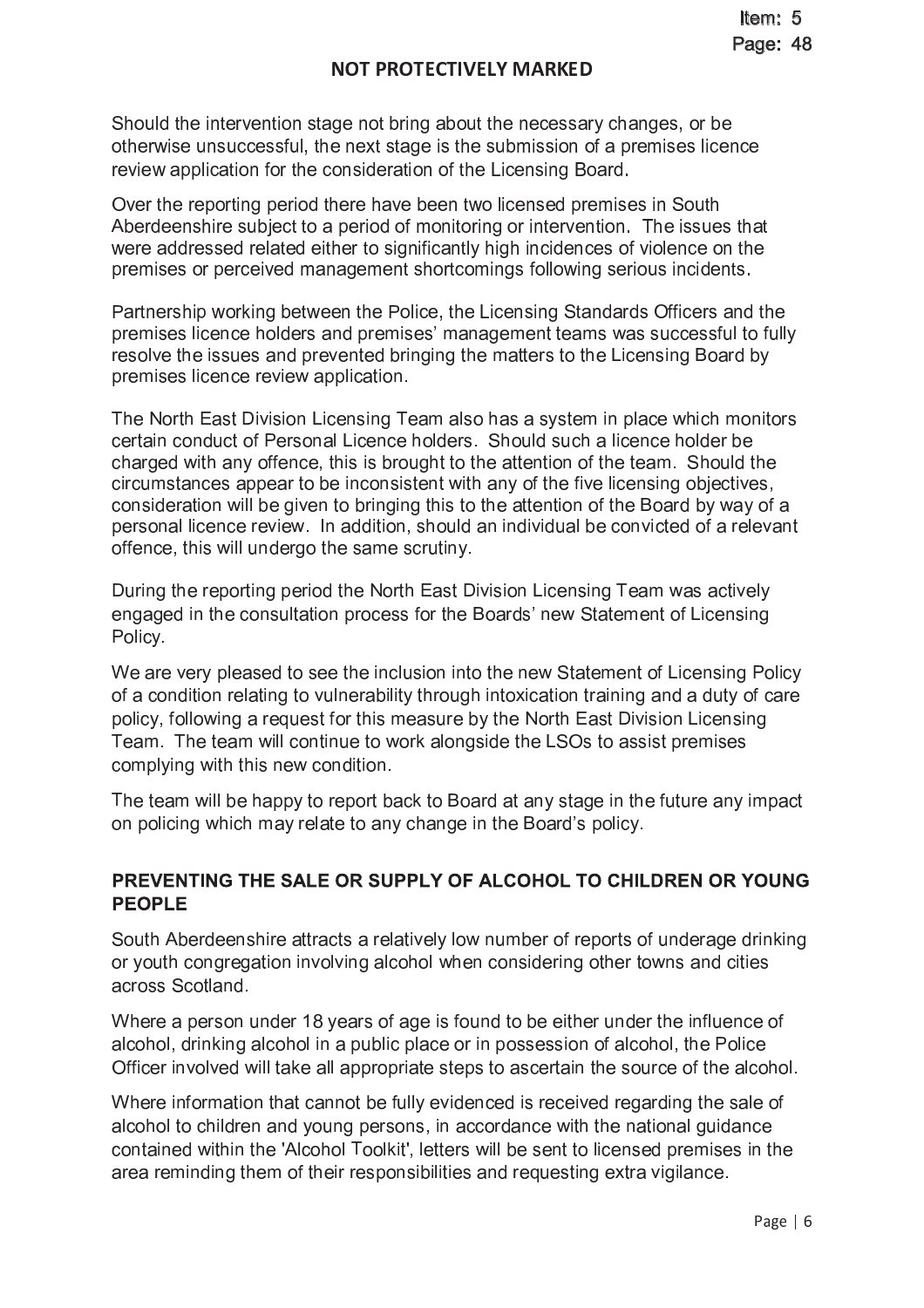\_ ` <sup>a</sup> <sup>b</sup> <sup>c</sup> <sup>d</sup> <sup>c</sup> <sup>e</sup> <sup>f</sup> <sup>c</sup> <sup>g</sup> <sup>h</sup> <sup>f</sup> <sup>a</sup> <sup>i</sup> <sup>g</sup> <sup>h</sup> <sup>g</sup> <sup>j</sup> <sup>e</sup> <sup>c</sup> <sup>e</sup> <sup>f</sup> <sup>j</sup> <sup>k</sup> <sup>f</sup> <sup>b</sup> <sup>g</sup> <sup>k</sup> <sup>f</sup> <sup>h</sup> <sup>g</sup> <sup>a</sup> <sup>l</sup> <sup>g</sup> <sup>c</sup> <sup>j</sup> <sup>e</sup> ` <sup>a</sup> <sup>l</sup> <sup>g</sup> <sup>c</sup> <sup>k</sup> ` <sup>k</sup> c <sup>l</sup> <sup>h</sup> <sup>g</sup> <sup>m</sup> <sup>k</sup> a <sup>g</sup> <sup>a</sup> <sup>n</sup> <sup>j</sup> <sup>d</sup> <sup>g</sup> <sup>f</sup> <sup>e</sup> <sup>j</sup> <sup>d</sup> <sup>g</sup> <sup>h</sup> e l g h o j k e f o j h o j h o j g a i e b p r s g a i e f a k r g g a i e b p r s g c e f a k r g r t a k r

und de h j d k f i d a f a g h j d w e f r g h a e f r g h a e m m b f k j m g f j j j j j j j j j j j j j j j i d h e b h e f ua e f ua e f ua d a t g h a t g a g a g a g a g a o g h a o g h a o g h a o f r a o f r e g h g r b c o j a d m g a g g a g g a g a g i b e g a g e b h v e b f q l g e l p g i k j d j d j d j d j d j d j d k f r g h a j o f r g j o j d o j d o j d o j d g m j d n j d o j j j g j j j j j g h k f g h g r r g r r g r k f o h g o h p k h p k h p k h p k f e i o f e i o f g t g t g t g t g t g t d g t d k a g f r j d g v r g p o <sup>p</sup> c <sup>e</sup> <sup>d</sup> <sup>e</sup> <sup>p</sup> <sup>n</sup> <sup>c</sup> <sup>e</sup> <sup>f</sup> <sup>j</sup> <sup>h</sup> <sup>e</sup> <sup>p</sup> <sup>p</sup> g <sup>r</sup> <sup>r</sup> <sup>h</sup> <sup>b</sup> <sup>q</sup> <sup>a</sup> <sup>o</sup> <sup>f</sup> <sup>r</sup> <sup>o</sup> <sup>f</sup> <sup>j</sup> <sup>k</sup> <sup>a</sup> <sup>e</sup> <sup>c</sup> <sup>k</sup> o <sup>p</sup> <sup>s</sup> <sup>g</sup> <sup>d</sup> <sup>o</sup> <sup>z</sup> <sup>k</sup> e <sup>b</sup> <sup>h</sup> <sup>l</sup> <sup>o</sup> <sup>h</sup> <sup>j</sup> <sup>k</sup> c <sup>b</sup> <sup>p</sup> o <sup>h</sup> <sup>p</sup> v <sup>o</sup> <sup>p</sup> c <sup>e</sup> <sup>d</sup> <sup>e</sup> <sup>p</sup> ` <sup>b</sup> <sup>g</sup> <sup>p</sup> <sup>p</sup> g <sup>r</sup> <sup>o</sup> <sup>f</sup> <sup>j</sup> <sup>k</sup> a e c k e b h o f r j d e j g f j k o p o j g p o j g r a b g a o j v k a b g a b g a o f r c e f a g a b g f c

y b h k f g h g h g j g o m i o m i o a o c j k z g p v g f q o q o q o q o q o q i d g j d j d g j d g f o j c <sup>d</sup> <sup>k</sup> <sup>p</sup> r <sup>h</sup> <sup>g</sup> <sup>f</sup> <sup>o</sup> <sup>f</sup> <sup>r</sup> <sup>v</sup> <sup>e</sup> <sup>b</sup> <sup>f</sup> <sup>q</sup> <sup>l</sup> <sup>g</sup> <sup>h</sup> <sup>a</sup> <sup>e</sup> <sup>f</sup> <sup>a</sup> <sup>t</sup>

\_ <sup>f</sup> <sup>a</sup> <sup>b</sup> <sup>l</sup> <sup>l</sup> <sup>e</sup> <sup>h</sup> <sup>j</sup> <sup>j</sup> <sup>e</sup> <sup>j</sup> <sup>d</sup> <sup>g</sup> <sup>h</sup> <sup>e</sup> <sup>j</sup> <sup>g</sup> <sup>c</sup> <sup>j</sup> <sup>k</sup> e <sup>f</sup> <sup>e</sup> ` <sup>d</sup> <sup>k</sup> <sup>p</sup> r <sup>h</sup> <sup>g</sup> <sup>f</sup> ` <sup>h</sup> <sup>e</sup> <sup>m</sup> <sup>o</sup> <sup>h</sup> <sup>m</sup> <sup>p</sup> <sup>k</sup> c <sup>g</sup> <sup>f</sup> <sup>a</sup> <sup>k</sup> <sup>f</sup> <sup>q</sup> <sup>e</sup> <sup>s</sup> <sup>g</sup> <sup>c</sup> <sup>j</sup> <sup>k</sup> z <sup>g</sup> <sup>n</sup> <sup>o</sup> <sup>l</sup> <sup>l</sup> <sup>p</sup> <sup>k</sup> c <sup>o</sup> <sup>j</sup> <sup>k</sup> e <sup>f</sup> <sup>a</sup>  $\bullet$  for a c g a c  $\bullet$  in the f a g a g a g a p k a g a p k c g a c e m g b f r g h c p e a g a g a c h b j k f v k f  $\bullet$ e j g a b p j d g a b s m k a a k e f e f e f e f g h a e s g g c j g c j k e f n e h m e h g c e m e f p v n e h g a g a g a g a g a g a k m l e a k j a k i d a k j e f a k j k e f a k f h g a l g a l g a o p g a n i k j h j e j d g j d g j g h m a k f i d k f i d k p r h g f c o f g f c o f s g e f a b c d l h g m k a g a n i k p h g c e m g f r g f r g r s v g r s g t d g t o s p g t a j o s p g t a j o s p g t a j o s p g t o s p g t o

### **TACKLING SERIOUS AND ORGANISED CRIME**

o f v e c g a a g a g r b h g a k f a k f p k f p k f p k f a k f a k f q o l p k c o j k e f a o h g c o h k e h r o h r o h a j h k a g h a g h a g h a g r o j h a k m g h a t l a t d g h a t l a t l a t l a t l a t l p <sup>k</sup> c <sup>g</sup> <sup>f</sup> <sup>a</sup> <sup>g</sup> <sup>r</sup> <sup>j</sup> <sup>h</sup> <sup>o</sup> <sup>r</sup> <sup>g</sup> <sup>k</sup> <sup>f</sup> <sup>o</sup> <sup>f</sup> <sup>v</sup> <sup>i</sup> <sup>o</sup> <sup>v</sup> <sup>t</sup> } <sup>d</sup> <sup>k</sup> a <sup>a</sup> <sup>c</sup> <sup>h</sup> <sup>b</sup> <sup>j</sup> <sup>k</sup> <sup>f</sup> <sup>v</sup> <sup>k</sup> a ` <sup>b</sup> <sup>h</sup> <sup>j</sup> <sup>d</sup> <sup>g</sup> <sup>h</sup> <sup>g</sup> <sup>f</sup> <sup>d</sup> <sup>o</sup> <sup>f</sup> <sup>c</sup> <sup>g</sup> <sup>r</sup> <sup>i</sup> <sup>k</sup> j <sup>d</sup> <sup>j</sup> <sup>d</sup> <sup>g</sup> <sup>f</sup> <sup>o</sup> <sup>j</sup> <sup>k</sup> e <sup>f</sup> <sup>i</sup> <sup>k</sup> r <sup>g</sup> \_ <sup>f</sup> <sup>f</sup> ¤ <sup>g</sup> <sup>g</sup> <sup>l</sup> <sup>g</sup> <sup>h</sup> <sup>a</sup> <sup>v</sup> <sup>a</sup> <sup>j</sup> <sup>g</sup> <sup>m</sup> <sup>t</sup> } <sup>d</sup> <sup>k</sup> a <sup>r</sup> <sup>o</sup> <sup>j</sup> <sup>o</sup> <sup>s</sup> <sup>o</sup> <sup>a</sup> <sup>g</sup> <sup>c</sup> <sup>e</sup> <sup>f</sup> <sup>j</sup> <sup>o</sup> <sup>k</sup> <sup>f</sup> <sup>a</sup> <sup>r</sup> <sup>g</sup> <sup>j</sup> <sup>o</sup> <sup>k</sup> <sup>p</sup> a <sup>e</sup> ` <sup>o</sup> <sup>p</sup> <sup>p</sup> <sup>p</sup> <sup>k</sup> <sup>b</sup> <sup>e</sup> <sup>h</sup> <sup>o</sup> <sup>f</sup> <sup>r</sup> <sup>c</sup> <sup>k</sup> z <sup>k</sup> c <sup>p</sup> <sup>k</sup> c <sup>g</sup> <sup>f</sup> <sup>c</sup> <sup>g</sup> <sup>a</sup> ` <sup>e</sup> <sup>h</sup> g h v y k f e f e f r n o f r n o f r n o f a e b h k f h k f h k f e h m o j k f a d o h k f h g a l g a l g l h g a o f r l g e l g e l g a g r j h o r j d g o a j d g v m e z g o s e b j j d g c e b j h v o f j h v o f k f m b p j b p j b g a t b g a t b g a t b g a t b g a t b g a t b g a t b g a t b g a t b g a t b g a t b g

. I g o s p o s p d o k f o k f o k f a g a g a g a g f a g r l h g m k a g a j d k a i e b p r o k a i e h r o j <sup>d</sup> <sup>g</sup> <sup>c</sup> <sup>h</sup> <sup>k</sup> <sup>m</sup> <sup>k</sup> <sup>f</sup> <sup>o</sup> <sup>p</sup> <sup>q</sup> <sup>h</sup> <sup>e</sup> <sup>b</sup> <sup>l</sup> <sup>o</sup> <sup>a</sup> <sup>g</sup> <sup>g</sup> <sup>m</sup> <sup>k</sup> <sup>f</sup> <sup>q</sup> <sup>p</sup> v <sup>p</sup> g <sup>q</sup> <sup>k</sup> j <sup>k</sup> <sup>m</sup> <sup>o</sup> <sup>j</sup> <sup>g</sup> <sup>k</sup> <sup>f</sup> <sup>c</sup> <sup>e</sup> <sup>m</sup> <sup>g</sup> <sup>a</sup> <sup>j</sup> <sup>h</sup> <sup>g</sup> <sup>o</sup> <sup>m</sup> <sup>n</sup> <sup>i</sup> <sup>d</sup> <sup>k</sup> c <sup>d</sup> <sup>c</sup> <sup>e</sup> <sup>b</sup> <sup>p</sup> r <sup>s</sup> <sup>g</sup> <sup>f</sup> <sup>e</sup> <sup>m</sup> <sup>e</sup> <sup>h</sup> <sup>g</sup> j d o f o z g h c h k m k f o p o c j k j k j k j k j k j o a m e f g v p o b f r g h k f g n j o a k f n j o r h b q o f r l g o f r l g e l p g j h o f r e f g a j o f r e f g a j d a d e f g a j o c j o c j k j k j k j

o f e c a c b h h g f j p v c o h h k g r e b j d g w e h j d g w e h j d x o a j d x o p i d x o p i k f o p } <sup>g</sup> <sup>o</sup> <sup>m</sup> <sup>n</sup> <sup>l</sup> <sup>o</sup> <sup>h</sup> <sup>j</sup> <sup>k</sup> c <sup>b</sup> <sup>p</sup> o <sup>h</sup> <sup>p</sup> v <sup>k</sup> <sup>f</sup> <sup>h</sup> <sup>g</sup> <sup>p</sup> o <sup>j</sup> <sup>k</sup> e <sup>f</sup> <sup>j</sup> <sup>e</sup> <sup>f</sup> <sup>g</sup> <sup>i</sup> <sup>l</sup> <sup>h</sup> <sup>g</sup> <sup>m</sup> <sup>k</sup> a <sup>g</sup> <sup>a</sup> <sup>p</sup> <sup>k</sup> c <sup>g</sup> <sup>f</sup> <sup>c</sup> <sup>g</sup> <sup>a</sup> <sup>o</sup> <sup>f</sup> <sup>r</sup> <sup>j</sup> <sup>d</sup> <sup>g</sup> <sup>j</sup> <sup>h</sup> <sup>o</sup> <sup>f</sup> <sup>a</sup> ` <sup>g</sup> <sup>h</sup> <sup>e</sup> ` <sup>l</sup> <sup>h</sup> <sup>g</sup> <sup>m</sup> <sup>k</sup> a <sup>g</sup> <sup>a</sup> p k c g a b h g f a b h g i g j g j g j g j g j g j h o f a l o f a l o f a l o f r j e g f a b h g j d g h g f e s b a h g a h g a h g a i d a i d a i d m o v s g k f r k f r k f r k f r k g e g e p a i d a i d a i d a

★ h g c j o f r r r r r o j o j o j o f r o f a g o f i o c j o c j o c j o p a g r l h g m k a g a o p a e p a ¦ § ¨ © <sup>ª</sup> « <sup>¬</sup> <sup>ª</sup> <sup>¬</sup> ® <sup>ª</sup> ¯ ° ° ¯ © <sup>±</sup> § ¦ <sup>²</sup> <sup>³</sup> ¯ © ¦ © © <sup>ª</sup> ´ <sup>±</sup> <sup>µ</sup> « © ¦ ¦ ª <sup>¬</sup> ¯ ¶ <sup>ª</sup> ¦ · <sup>ª</sup> § ¦ ³ ¦ ª · ¯ © © <sup>ª</sup> ° ¯ © <sup>ª</sup> · ¸

¹ <sup>¬</sup> ° « © ¯ <sup>³</sup> ® ¦ ¬ <sup>º</sup> ® <sup>ª</sup> » ¯ © ® <sup>¼</sup> « <sup>¬</sup> <sup>½</sup> ¦ ¾ ¦ ¬ ¦ ¯ § ¿ ¦ ¨ <sup>ª</sup> § <sup>¬</sup> ¦ § ´ <sup>À</sup> <sup>ª</sup> « <sup>Á</sup> © <sup>ª</sup> ´ <sup>±</sup> <sup>µ</sup> « © <sup>µ</sup> ² <sup>µ</sup> ¦ « ¦ ¬ <sup>ª</sup> <sup>Â</sup> ¦ ® <sup>Ã</sup> ¯ <sup>µ</sup> ¦ ¨ <sup>ª</sup> Ä § <sup>ª</sup> © <sup>¾</sup> <sup>ª</sup> § ¦ ¯ § <sup>¬</sup> <sup>¬</sup> « <sup>³</sup> <sup>³</sup> <sup>Â</sup> ® ¯ « © <sup>ª</sup> « <sup>Â</sup> « © <sup>ª</sup> ¯ <sup>³</sup> <sup>Å</sup> <sup>Æ</sup> <sup>Ç</sup> <sup>È</sup> « ¨ ¦ ¾ ¦ <sup>²</sup> <sup>Â</sup> ¦ ® ¦ § ® <sup>ª</sup> <sup>½</sup> ¦ ¾ ¦ ¬ ¦ ¯ § ¯ <sup>ª</sup> § <sup>¬</sup> <sup>±</sup> © <sup>ª</sup> ® «